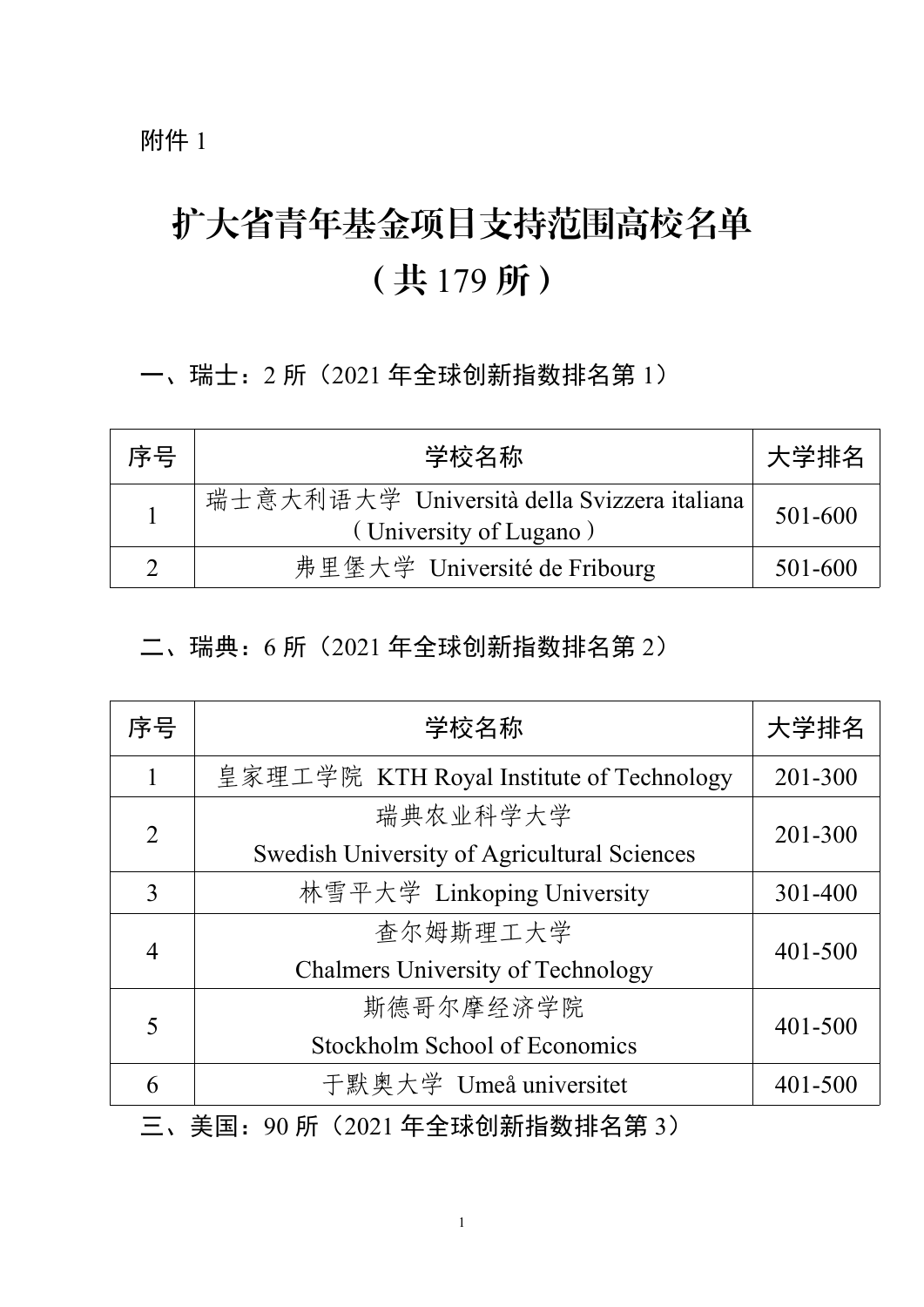| 序号             | 学校名称                                                                | 大学排名    |
|----------------|---------------------------------------------------------------------|---------|
| $\mathbf{1}$   | 科罗拉多州立大学 Colorado State University                                  | 201-300 |
| 2              | 佛罗里达州立大学 Florida State University                                   | 201-300 |
| 3              | 乔治梅森大学 George Mason University                                      | 201-300 |
| $\overline{4}$ | 乔治城大学 Georgetown University                                         | 201-300 |
| 5              | 北卡罗来纳州立大学-罗利<br>North Carolina State University - Raleigh           | 201-300 |
| 6              | 东北大学 (波士顿)<br>Northeastern University (Boston)                      | 201-300 |
| 7              | 俄勒冈卫生科学大学<br>Oregon Health and Science University                   | 201-300 |
| 8              | 俄勒冈州立大学 Oregon State University                                     | 201-300 |
| 9              | 佐治亚大学 The University of Georgia                                     | 201-300 |
| 10             | 加州大学-河滨 University of California, Riverside                         | 201-300 |
| 11             | 辛辛那提大学 University of Cincinnati                                     | 201-300 |
| 12             | 科罗拉多大学-丹佛<br>University of Colorado at Denver                       | 201-300 |
| 13             | 康涅狄格大学-斯道思 University of Connecticut                                | 201-300 |
| 14             | 特拉华大学 University of Delaware                                        | 201-300 |
| 15             | 休斯顿大学 University of Houston                                         | 201-300 |
| 16             | 伊利诺大学-芝加哥 University of Illinois at Chicago                         | 201-300 |
| 17             | 爱荷华大学 University of Iowa                                            | 201-300 |
| 18             | 堪萨斯大学-劳伦斯 University of Kansas                                      | 201-300 |
| 19             | 马萨诸塞大学-阿默斯特<br>University of Massachusetts Amherst                  | 201-300 |
| 20             | 马萨诸塞大学医学院 University of Massachusetts<br>Medical School - Worcester | 201-300 |
| 21             | 迈阿密大学 University of Miami                                           | 201-300 |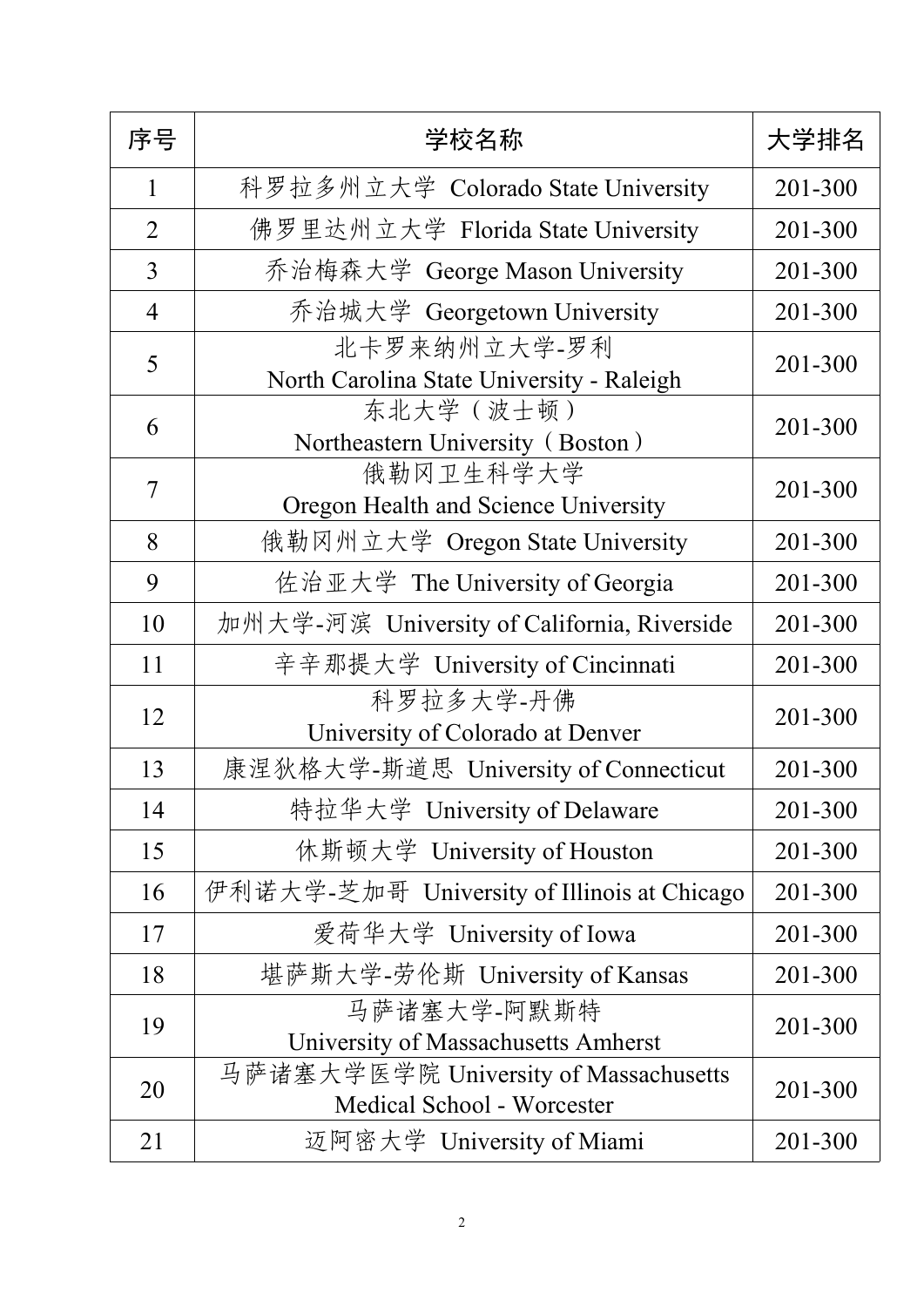| 序号 | 学校名称                                                                     | 大学排名    |
|----|--------------------------------------------------------------------------|---------|
| 22 | 密苏里大学-哥伦比亚<br>University of Missouri - Columbia                          | 201-300 |
| 23 | 内布拉斯加大学-林肯<br>University of Nebraska - Lincoln                           | 201-300 |
| 24 | 南佛罗里达大学 University of South Florida                                      | 201-300 |
| 25 | 田纳西大学-诺克斯维尔<br>University of Tennessee - Knoxville                       | 201-300 |
| 26 | 弗吉尼亚联邦(州立)大学<br>Virginia Commonwealth University                         | 201-300 |
| 27 | 弗吉尼亚理工学院<br>Virginia Polytechnic Institute and State University          | 201-300 |
| 28 | 阿尔伯特·爱因斯坦医学院<br>Albert Einstein College of Medicine                      | 301-400 |
| 29 | 布兰迪斯大学 Brandeis University                                               | 301-400 |
| 30 | 达特茅斯学院 Dartmouth College                                                 | 301-400 |
| 31 | 德雷塞尔大学 Drexel University                                                 | 301-400 |
| 32 | 印第安纳大学-印第安纳波利斯 Indiana<br>University-Purdue University at Indianapolis   | 301-400 |
| 33 | 爱荷华州立大学 Iowa State University                                            | 301-400 |
| 34 | 南卡罗来纳医科大学<br>Medical University of South Carolina                        | 301-400 |
| 35 | 纽约州立大学-石溪 Stony Brook University                                         | 301-400 |
| 36 | 乔治华盛顿大学 The George Washington University                                 | 301-400 |
| 37 | 德克萨斯大学-达拉斯<br>The University of Texas at Dallas                          | 301-400 |
| 38 | 德克萨斯大学卫生科学中心-休斯顿<br>University of Texas Health Science Center at Houston | 301-400 |
| 39 | 纽约州立大学-布法罗<br>State University of New York at Buffalo                    | 301-400 |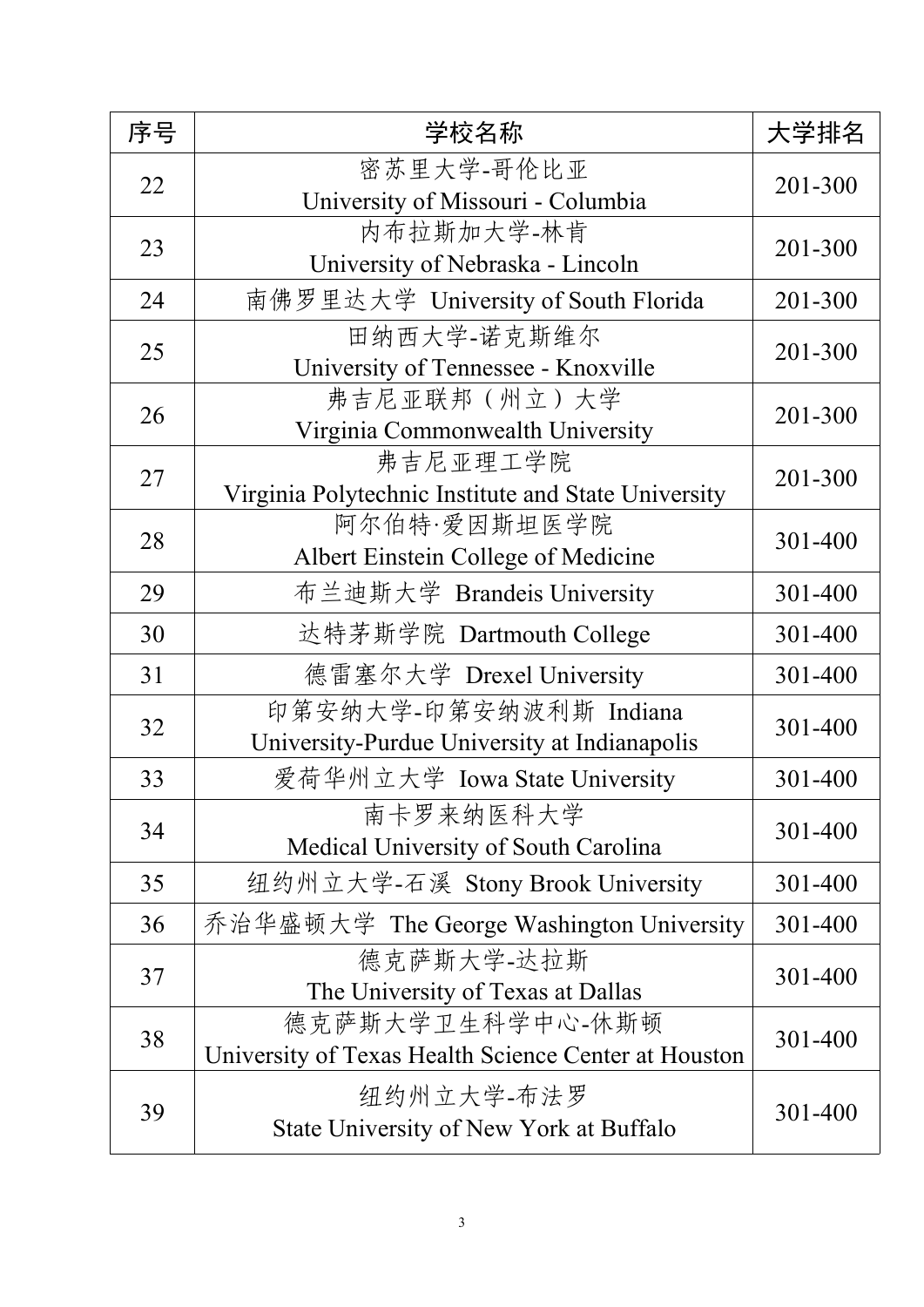| 序号 | 学校名称                                                                   | 大学排名    |
|----|------------------------------------------------------------------------|---------|
| 40 | 阿拉巴马大学-伯明翰<br>The University of Alabama in Huntsville                  | 301-400 |
| 41 | 中佛罗里达大学 University of Central Florida                                  | 301-400 |
| 42 | 夏威夷大学马诺阿分校<br>University of Hawaii at Manoa                            | 301-400 |
| 43 | 肯塔基大学 University of Kentucky                                           | 301-400 |
| 44 | 马里兰大学-巴尔的摩<br>University of Maryland, Baltimore                        | 301-400 |
| 45 | 圣母玛利亚大学 University of Notre Dame                                       | 301-400 |
| 46 | 俄勒冈大学 University of Oregon                                             | 301-400 |
| 47 | 南卡罗来纳大学-哥伦比亚<br>University of South Carolina-Columbia English          | 301-400 |
| 48 | 华盛顿州立大学-普尔曼<br>Washington State University(Pullman)                    | 301-400 |
| 49 | 波士顿学院 Boston College                                                   | 401-500 |
| 50 | 杨百翰大学-普罗沃<br>Brigham Young University (Provo)                          | 401-500 |
| 51 | 纽约城市大学研究生院和大学中心 CUNY -<br><b>Graduate School and University Center</b> | 401-500 |
| 52 | 佛罗里达国际大学 Florida International University                              | 401-500 |
| 53 | 堪萨斯州立大学 Kansas State University                                        | 401-500 |
| 54 | 北亚利桑那大学 Northern Arizona University                                    | 401-500 |
| 55 | 伦斯勒理工学院 Rensselaer Polytechnic Institute                               | 401-500 |
| 56 | 圣路易斯大学 Saint Louis University                                          | 401-500 |
| 57 | 纽约城市大学城市学院 The City College of the<br>City, University of New York     | 401-500 |
| 58 | 新墨西哥大学 (阿尔伯克基)<br>The University of New Mexico                         | 401-500 |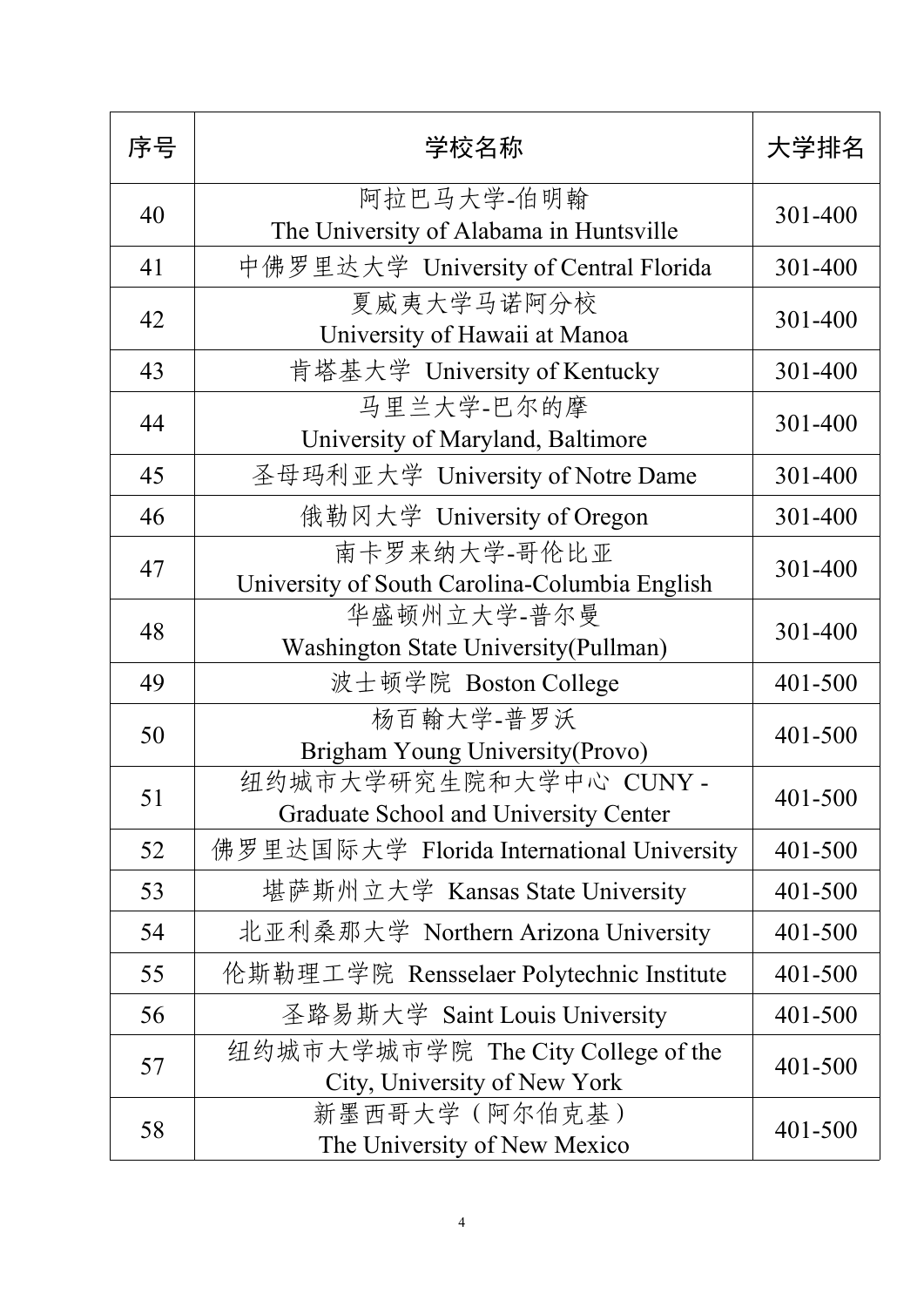| 序号 | 学校名称                                                                           | 大学排名    |
|----|--------------------------------------------------------------------------------|---------|
| 59 | 德克萨斯大学卫生科学中心-圣安东尼奥 University<br>of Texas Health Science Center at San Antonio | 401-500 |
| 60 | 加州大学默塞德分校 University of California                                             | 401-500 |
| 61 | 缅因大学奥罗诺 The University of Maine                                                | 401-500 |
| 62 | 北德克萨斯州大学 University of North Texas                                             | 401-500 |
| 63 | 佛蒙特大学 University of Vermont                                                    | 401-500 |
| 64 | 犹他州立大学 Utah State University                                                   | 401-500 |
| 65 | 维克森林大学 Wake Forest University                                                  | 401-500 |
| 66 | 韦恩州立大学 Wayne State University                                                  | 401-500 |
| 67 | 西弗吉尼亚大学 West Virginia University                                               | 401-500 |
| 68 | 奥本大学 Auburn University                                                         | 501-600 |
| 69 | 纽约州立大学宾汉姆顿大学<br>State University of New York at Binghamton                     | 501-600 |
| 70 | 佐治亚州立大学 Georgia State University                                               | 501-600 |
| 71 | 肯特州立大学 Kent State University                                                   | 501-600 |
| 72 | 路易斯安娜州立大学-巴吞鲁日<br>Louisiana State University--Baton Rouge                      | 501-600 |
| 73 | 威斯康星医学院 Medical College of Wisconsin                                           | 501-600 |
| 74 | 密西西比州立大学 Mississippi State University                                          | 501-600 |
| 75 | 俄亥俄大学-雅典 Ohio University                                                       | 501-600 |
| 76 | 拉什大学 Rush University                                                           | 501-600 |
| 77 | 圣地亚哥州立大学 San Diego State University                                            | 501-600 |
| 78 | 坦普尔大学 Temple University                                                        | 501-600 |
| 79 | 德克萨斯技术大学 Texas Tech University                                                 | 501-600 |
| 80 | 阿拉巴马大学 The University of Alabama System                                        | 501-600 |
| 81 | 德克萨斯大学-圣安东尼奥<br>University of Texas at San Antonio                             | 501-600 |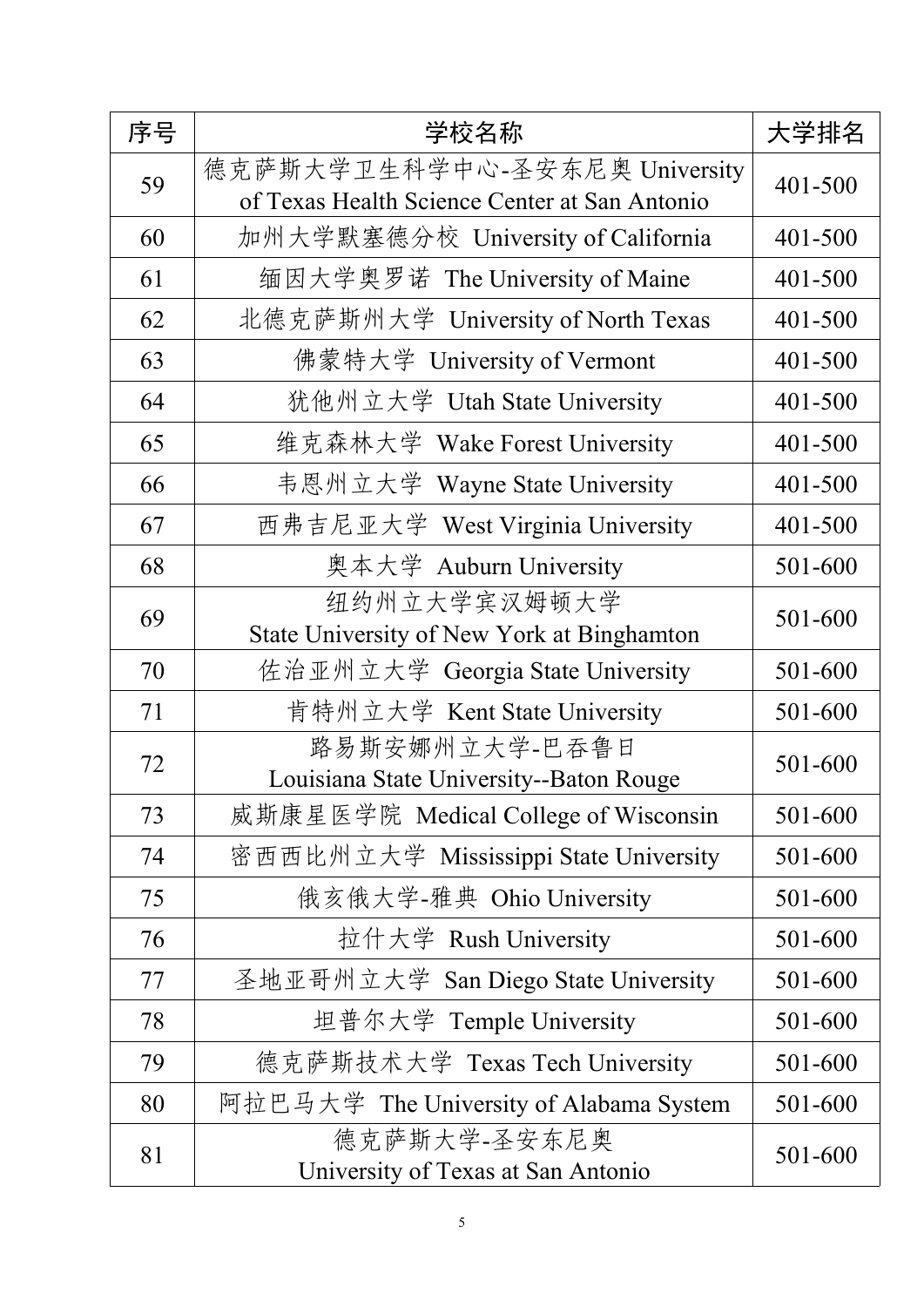| 序号 | 学校名称                                                                         | 大学排名    |
|----|------------------------------------------------------------------------------|---------|
| 82 | 德克萨斯大学医学部-加尔维斯顿 The University of<br><b>Texas Medical Branch at Galvesto</b> | 501-600 |
| 83 | 托马斯杰斐逊大学 Thomas Jefferson University                                         | 501-600 |
| 84 | 纽约州立大学-奥尔巴尼<br>State University of New York at Albany                        | 501-600 |
| 85 | 阿拉斯加大学-费尔班克斯<br>University of Alaska Fairbanks)                              | 501-600 |
| 86 | 爱达荷大学 University of Idaho                                                    | 501-600 |
| 87 | 内华达大学-里诺 University of Nevada, Reno                                          | 501-600 |
| 88 | 内华达大学-拉斯维加斯<br>University of Nevada--Las Vegas                               | 501-600 |
| 89 | 新罕布什尔大学-达勒姆 University of<br>Newhampshire-Durham                             | 501-600 |
| 90 | 俄克拉荷马大学-诺曼<br>University of Oklahoma (Norman)                                | 501-600 |

### 四、英国:18 所(2021 年全球创新指数排名第 4)

| 序号             | 学校名称                                                          | 大学排名        |
|----------------|---------------------------------------------------------------|-------------|
|                | 伦敦大学卫生和热带医学学院<br>London School of Hygiene & Tropical Medicine | 201-300     |
| $\overline{2}$ | 纽卡斯尔大学 (英国纽卡斯尔)<br>Newcastle University                       | 201-300     |
| 3              | 伦敦大学玛丽女王学院<br>Queen Mary University of London                 | $201 - 300$ |
| $\overline{4}$ | 阿伯丁大学 University of Aberdeen                                  | 201-300     |
| 5              | 东英吉利大学 University of East Anglia                              | 201-300     |
| 6              | 杜伦大学 Durham University                                        | 301-400     |
|                | 兰卡斯特大学 Lancaster University                                   | 301-400     |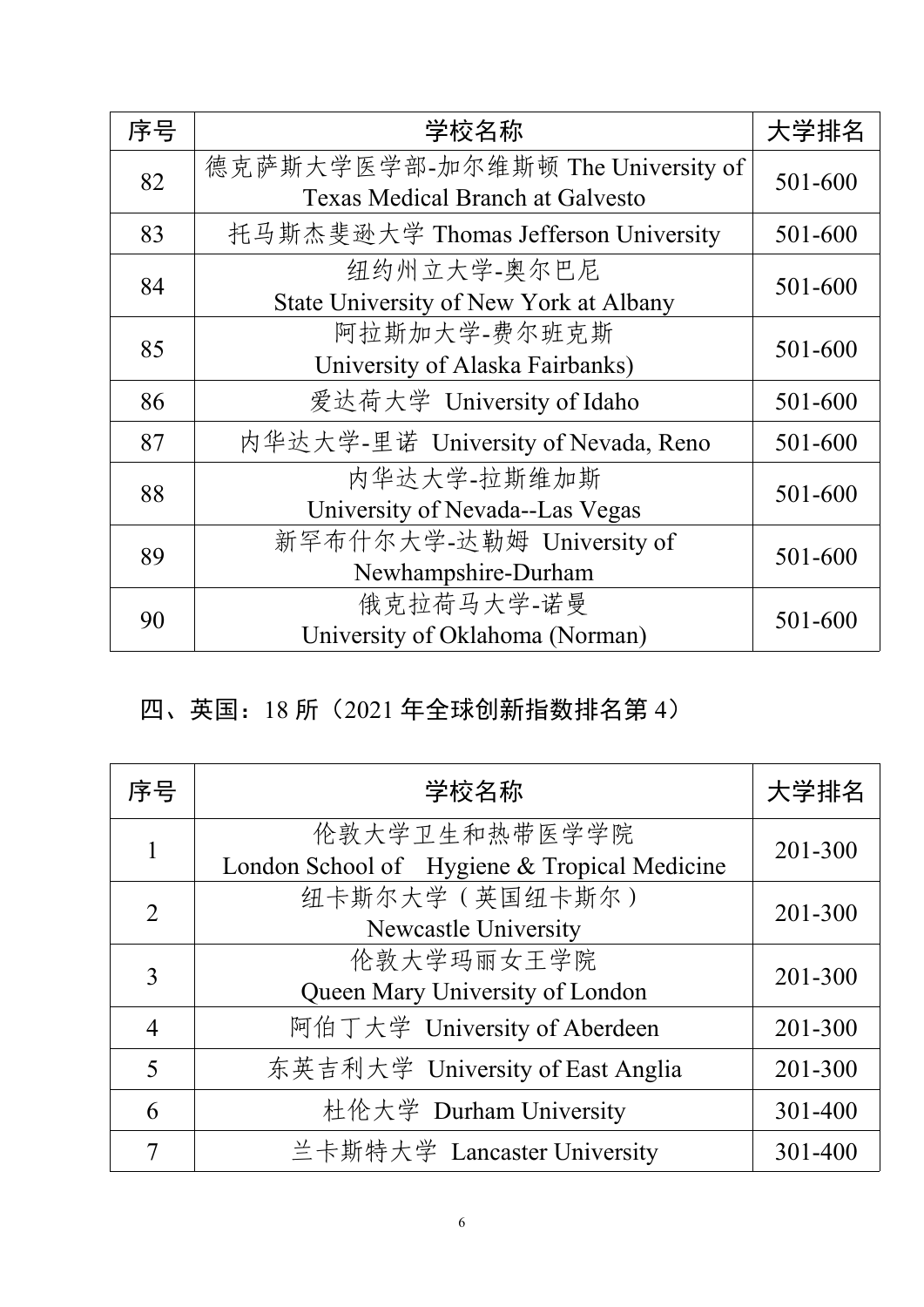| 序号 | 学校名称                                 | 大学排名    |
|----|--------------------------------------|---------|
| 8  | 邓迪大学 The University of Dundee        | 301-400 |
| 9  | 雷丁大学 The University of Reading       | 301-400 |
| 10 | 巴思大学 University of Bath              | 301-400 |
| 11 | 莱斯特大学 University of Leicester        | 301-400 |
| 12 | 圣安德鲁斯大学 University of St Andrews     | 301-400 |
| 13 | 萨里大学 University of Surrey            | 301-400 |
| 14 | 贝尔法斯特女王大学 Queen's University Belfast | 401-500 |
| 15 | 斯旺西大学 Swansea University             | 401-500 |
| 16 | 艾塞克斯大学 University of Essex           | 401-500 |
| 17 | 斯特拉思克莱德大学 University of Strathclyde  | 401-500 |
| 18 | 约克大学 (约克) University of York         | 401-500 |

# 五、韩国:9 所(2021 年全球创新指数排名第 5)

| 序号             | 学校名称                                               | 大学排名    |
|----------------|----------------------------------------------------|---------|
|                | 汉阳大学 Hanyang University                            | 201-300 |
| 2              | 韩国科学技术院                                            | 201-300 |
|                | Korea Advanced Institute of Science and Technology |         |
| 3              | 高丽大学 Korea University                              | 201-300 |
| $\overline{4}$ | 成均馆大学 Sungkyunkwan University                      | 201-300 |
| 5              | 延世大学 Yonsei University                             | 201-300 |
| 6              | 庆北国立大学 Kyungpook National University               | 301-400 |
| 7              | 蔚山国立科技研究所                                          | 301-400 |
|                | Ulsan National Institute of Science and Technology |         |
| 8              | 庆熙大学 KyungHee University                           | 401-500 |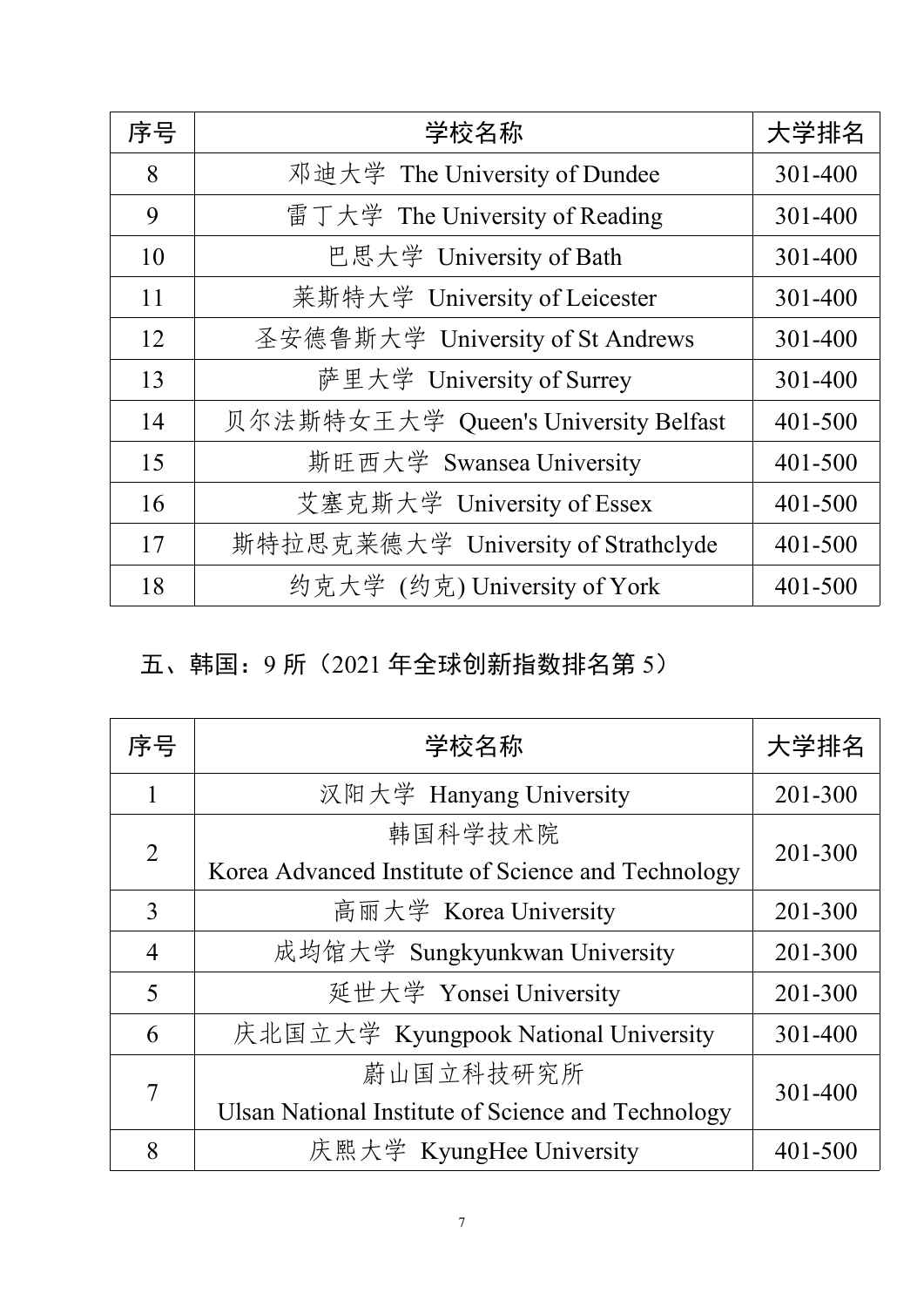| 浦项理工大学                                      |             |  |
|---------------------------------------------|-------------|--|
| Pohang University of Science and Technology | $401 - 500$ |  |

#### 六、荷兰:3 所(2021 年全球创新指数排名第 6)

| 序号 | 学校名称                               | 大学排名    |
|----|------------------------------------|---------|
|    | 马斯特里赫特大学 Maastricht University     | 201-300 |
|    | 埃因霍温工业大学                           |         |
|    | Eindhoven University Of Technology | 301-400 |
|    | 特文特大学 University of Twente         | 401-500 |

#### 七、芬兰:1 所(2021 年全球创新指数排名第 7)

| 序문<br><u>.</u> | ・んっ エト<br>$+$ $+$<br>白炒<br>ᄉ                                                 | 学排名     |
|----------------|------------------------------------------------------------------------------|---------|
|                | $\cdots$<br>$-  \cdot$<br>তিয়া<br>Jniversity of Oulu<br>$\overline{F}$<br>∽ | 401-500 |

八、新加坡:0 所(2021 年全球创新指数排名第 8)

九、丹麦:2 所(2021 年全球创新指数排名第 9)

| 序号 | 学校名称                                 | 大学排名    |
|----|--------------------------------------|---------|
|    | 奥尔堡大学 Aalborg University             | 301-400 |
| ∼  | 南丹麦大学 University of Southern Denmark | 301-400 |

十、德国:14 所(2021 年全球创新指数排名第 10)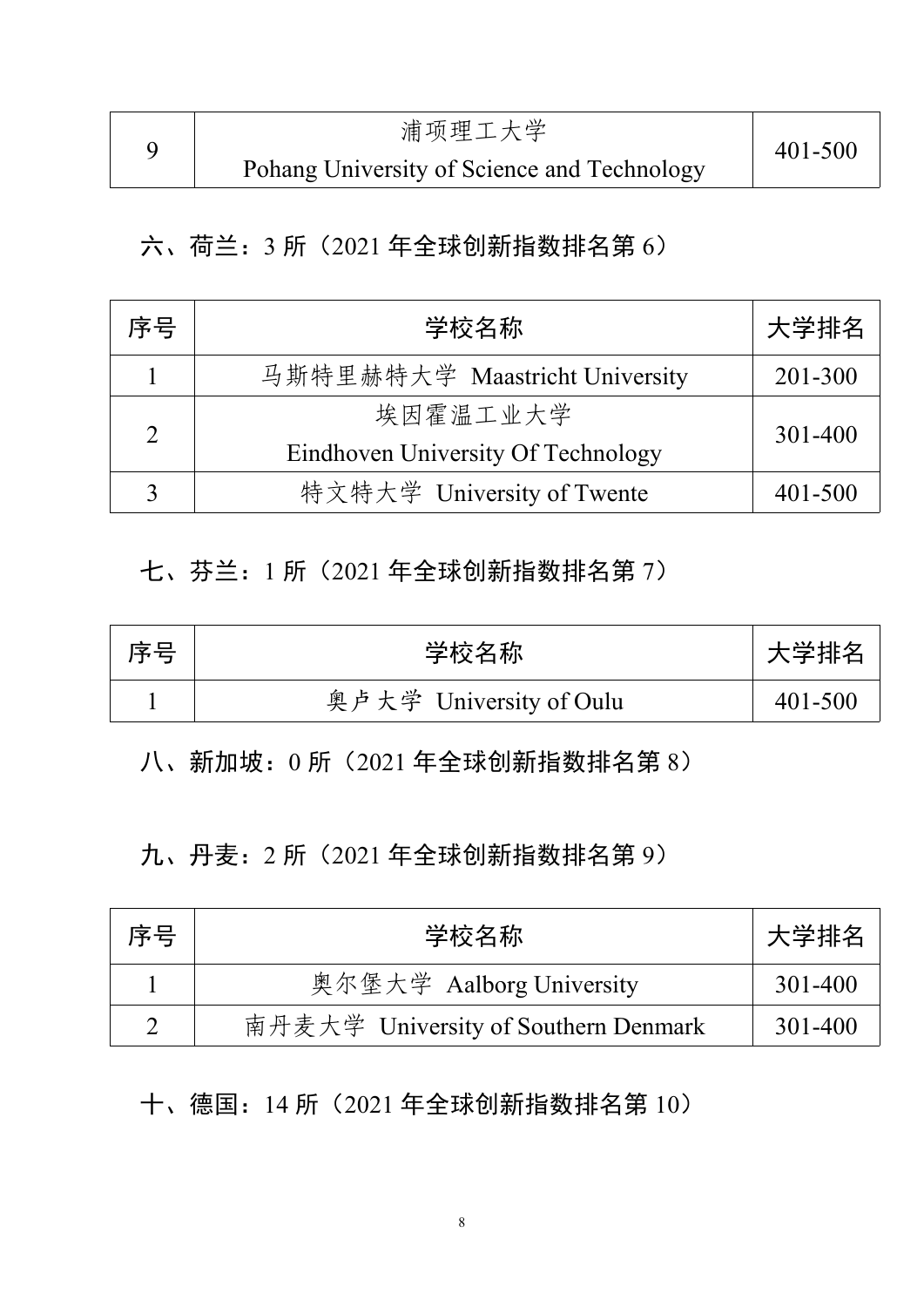| 序号             | 学校名称                                                 | 大学排名        |
|----------------|------------------------------------------------------|-------------|
|                | 卡尔斯鲁厄理工学院<br>Karlsruhe Institute of Technology (KIT) | 201-300     |
| $\overline{2}$ | 亚琛工业大学 RWTH Aachen University                        | 201-300     |
| 3              | 柏林工业大学 Technical University of Berlin                | 201-300     |
| $\overline{4}$ | 德累斯顿工业大学 TU Dresden                                  | 201-300     |
| 5              | 埃朗根-纽伦堡大学<br>University of Erlangen-Nuremberg        | 201-300     |
| 6              | 汉堡大学 University of Hamburg                           | $201 - 300$ |
| $\overline{7}$ | 德国基尔大学 University of Kiel                            | 201-300     |
| 8              | 莱比锡大学 University of Leipzig                          | $201 - 300$ |
| 9              | 美因茨大学 University of Mainz                            | 201-300     |
| 10             | 维尔茨堡大学 University of Wuerzburg                       | 201-300     |
| 11             | 杜塞尔多夫大学<br>Heinrich Heine University Duesseldorf     | 301-400     |
| 12             | 杜伊斯堡-埃森大学 University of Duisburg-Essen               | 301-400     |
| 13             | 斯图加特大学 University of Stuttgart                       | 301-400     |
| 14             | 乌尔姆大学 University of Ulm                              | 301-400     |

# 十一、法国:7 所(2021 年全球创新指数排名第 11)

| 序号 | 学校名称                                  | 大学排名    |
|----|---------------------------------------|---------|
|    | 里昂第一大学 Université Claude Bernard Lyon | 201-300 |
| ◠  | 波尔多大学 University of Bordeaux          | 201-300 |
|    | 洛林大学 University of Lorraine           | 201-300 |
|    | 里昂高等师范学校                              | 301-400 |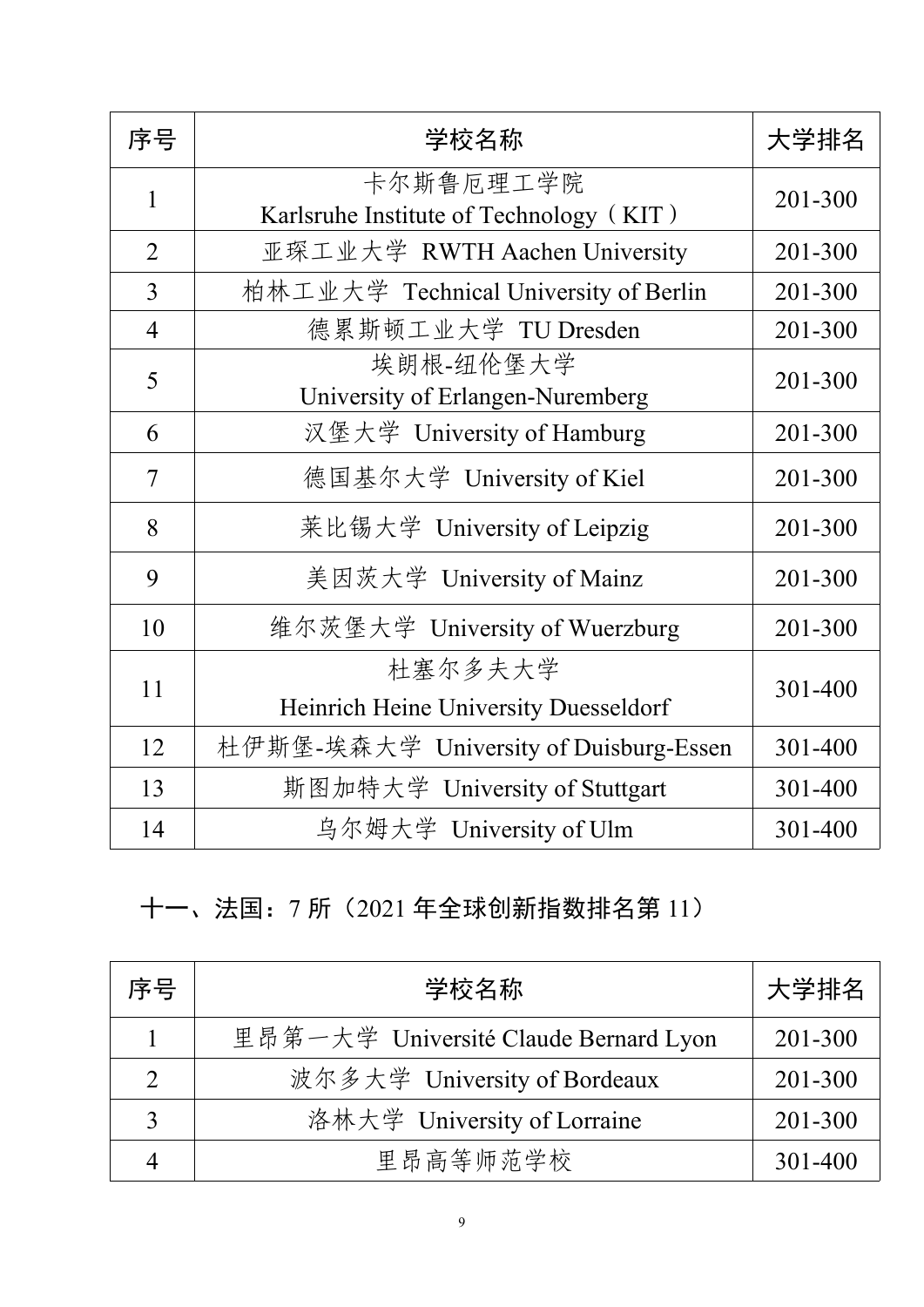|   | Ecole Normale Supérieure de Lyon        |         |
|---|-----------------------------------------|---------|
|   | 巴黎理工学院 Institut polytechnique de Paris  | 301-400 |
|   | 图卢兹第三大学                                 | 301-400 |
| h | Université Toulouse III - Paul Sabatier |         |
|   | 图卢兹第一大学                                 | 301-400 |
|   | The University of Toulouse 1, Capitole  |         |

十二、日本:3 所(2021 年全球创新指数排名第 13)

| 序号 | 学校名称                       | 大学排名    |
|----|----------------------------|---------|
|    | 九州大学 Kyushu University     | 201-300 |
|    | 筑波大学 University of Tsukuba | 201-300 |
|    | 庆应义塾大学 Keio University     | 301-400 |

十三、以色列:0 所(2021 年全球创新指数排名第 15)

### 十四、加拿大:10 所(2021 年全球创新指数排名第 16)

| 序号             | 学校名称                                     | 大学排名    |
|----------------|------------------------------------------|---------|
|                | 达尔豪斯大学 Dalhousie University              | 201-300 |
| $\overline{2}$ | 皇后大学 Queen's University                  | 201-300 |
| 3              | 渥太华大学 University of Ottawa               | 201-300 |
| $\overline{4}$ | 西安大略大学 The University of Western Ontario | 201-300 |
| 5              | 拉瓦尔大学 Laval University                   | 301-400 |
| 6              | 西蒙弗雷泽大学 Simon Fraser University          | 301-400 |
| $\tau$         | 马尼托巴大学 University of Manitoba            | 301-400 |
| 8              | 萨斯喀彻温大学 University of Saskatchewan       | 301-400 |